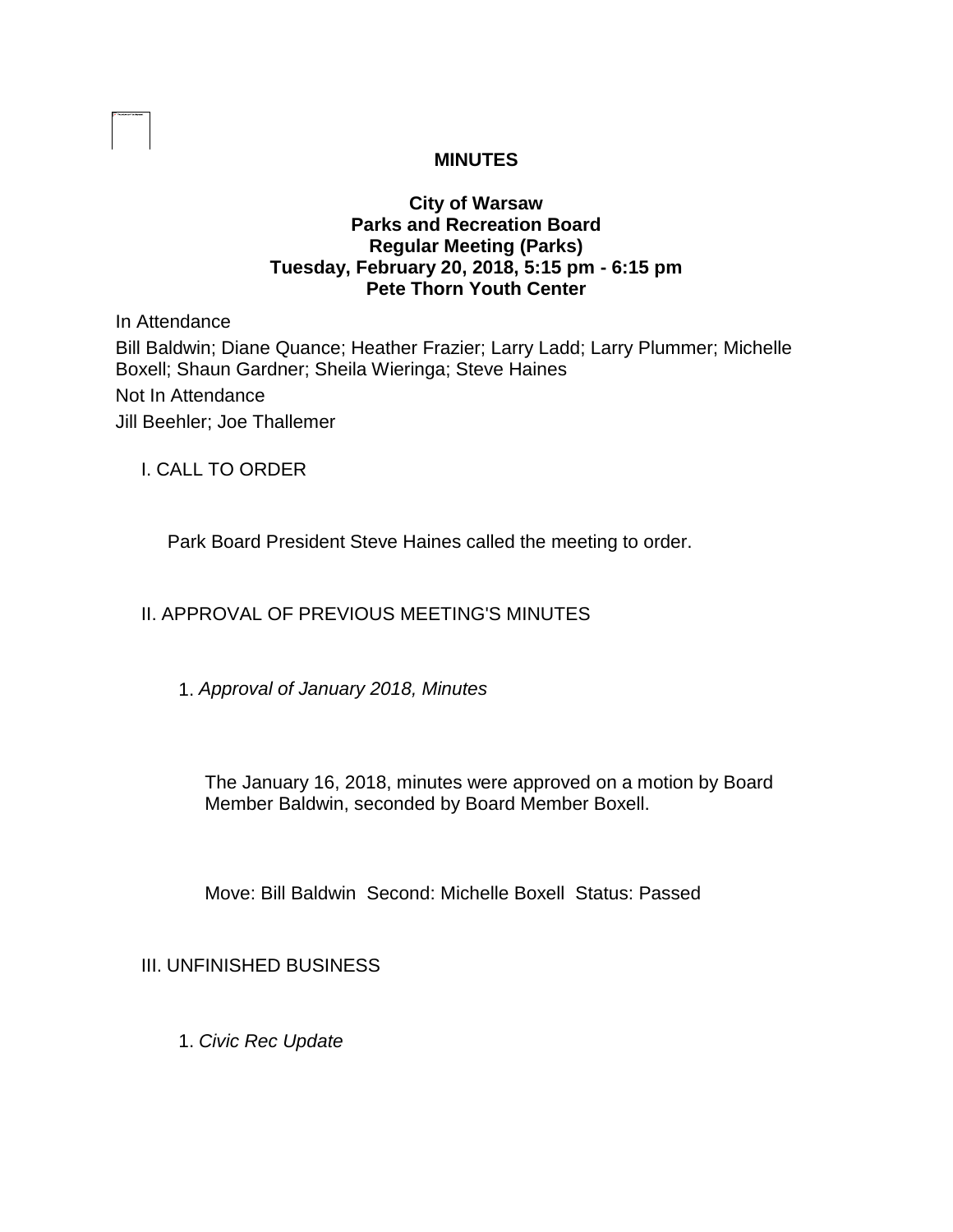Superintendent Plummer informed the Park Board that progress is still being made with the rental & program software, CivicRec. We are continuing to input and transfer information. While inputting information, we have found that CivicRec is not able to accommodate the current way we process payments for our rentals. Because of this, Plummer had asked the Board for approval to change both the way we collect payment and the refund process.

If approved, the new method of collecting rental payments would be 100% of the rental fee would be paid at the time of making the reservation. However, the damage deposit would still need to be paid when the individual comes to pick up the keys for the rental. In addition, the refund process would differ slightly in that each building would have a set amount for the refund where a cancellation fee is removed from the refund (Pavilion \$100 cancellation fee, Firemen's \$50 cancellation fee, and the Nye \$25 cancellation fee). This cancellation would need to occur no later than 30 days prior to their rental date or they forfeit the entire refund.

Both the change in the refund policy and the change in payment for our rentals were approved on a motion by Board Member Boxell, seconded by Board Member Baldwin.

Move: Michelle Boxell Second: Bill Baldwin Status: Passed

## IV. NEW BUSINESS

#### 1. *Year-End Reports*

Superintendent Plummer reviewed the 2017 budget and year end report. Plummer also informed the Board on all the projects that were completed, rental facility information, and the overall budget.

Recreation Director Wieringa also reviewed her year end report, which involved the programs/events, registration statistics, along with grants and sponsorships.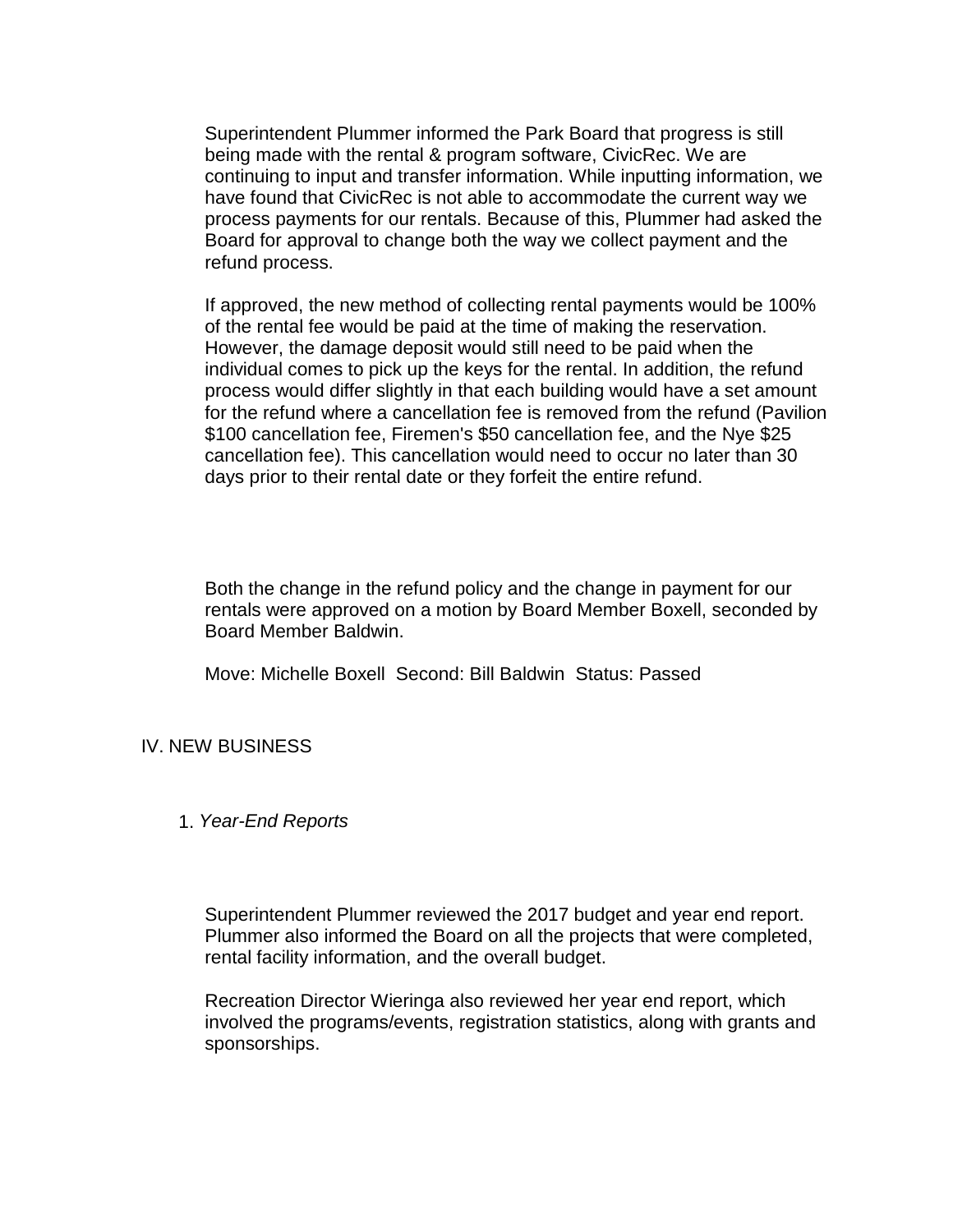2. *Project Matrix 2018*

Superintendent Plummer reviewed the proposed Project Matrix of 2018. This included the main projects the Parks Department will start & finish this year. Although the list continues to grow, Plummer advised that their are still some smaller projects they want to complete as well that are not on the matrix.

#### 3. *Free Lunch Program*

The Assistant Director of the WCS Food & Nutrition Services, Stacie Light, requested permission from the Park Board to use the Bixler Shelter, starting June 4th through August 3rd, for the free lunches for the twelfth summer. Stacie advised that last year, they roughly served 2,595 lunches in June and about 1,228 lunches in July.

The use of the Bixler Shelter for the WCS Food & Nutrition Services free lunch program, was approved on a motion by Board Member Ladd, seconded by Board Member Boxell.

Move: Larry Ladd Second: Michelle Boxell Status: Passed

# V. OTHER MATTERS TO COME BEFORE THE BOARD

Superintendent Plummer advised that we have been notified that in collaboration with the Buffalo Street Project, Miller's Pipeline (Nipsco) and Selge Construction, boring will start later this week or next and go through into March.